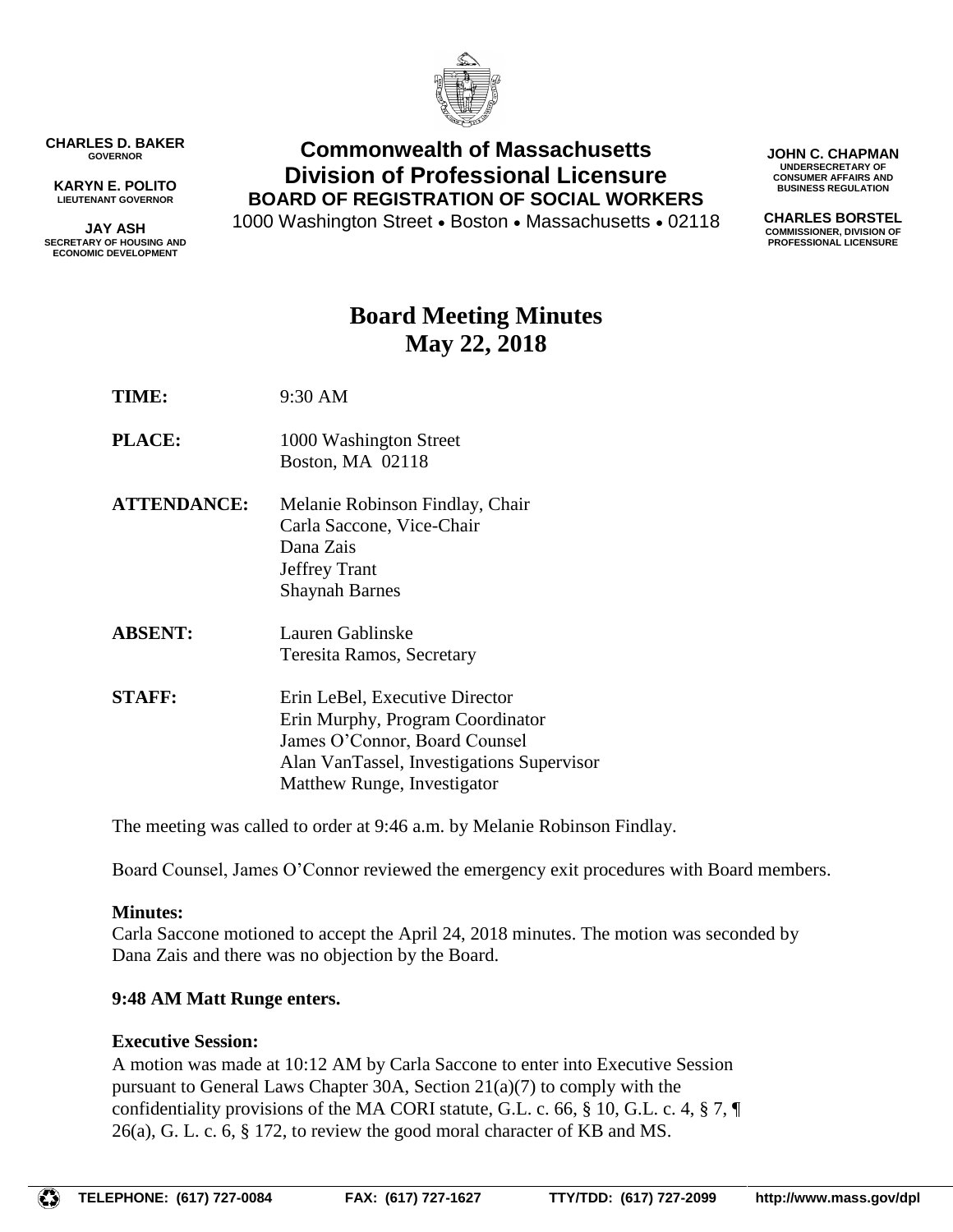The motion was seconded by Melanie Robinson Findlay and a roll call vote was taken with the following result: Melanie Robinson Findlay, yes; Carla Saccone, yes; Dana Zais, yes; Jeff Trant, yes.

Shaynah Barnes entered at 9:51 AM.

Shaynah Barnes motioned to accept the April Executive Session notes. Dana Zais seconded this motion and a roll call vote was taken with the following result: Melanie Robinson Findlay, yes; Carla Saccone, yes; Dana Zais, yes; Shayna Barnes, yes; Jeff Trant, yes.

The Chair anticipated that the Board's open meeting would resume in approximately an hour.

Returned to Open Session at 10:45 AM.

#### **Investigative Conference:**

At 10:45 a.m., Jeff Trant moved to suspend the open meeting and go to into investigative conference pursuant to M.G.L. Chapter 112, Section 65C, to review2017-001519- IT-ENF; 2017-001520-IT-ENF; 2017-001521-IT-ENF; 2018-000076-IT-ENF; 2018-000161-IT-ENF; 2018-000171-IT-ENF; 2018-000386-IT-ENF; 2018-000424-IT-ENF and to meet with Prosecutor Faye Mong regarding 2017-0041-IT-ENF.This motion was seconded by Carla Saccone and unanimously accepted by the Board.

The Chair anticipated that the Board's open meeting would resume in approximately 60 minutes.

For the record, while in Investigative Conference: 2017-001519-IT-ENF: Forward to Prosecutions 2017-001520-IT-ENF: Dismiss with Advisory 2017-001521-IT-ENF: Invite into Board Meeting 2018-000076-IT-ENF: Dismiss 2018-000161-IT-ENF: Forward to Prosecutions 12:06 PM James O'Connor exits. 2018-000171-IT-ENF: Dismiss 2018-000386-IT-ENF: Close, no action 2018-000424-IT-ENF: Close, no action. 2017-0041-IT-ENF: Feedback provided to Prosecutor

#### **12:37 Return to open session.**

12:37 pm: Melanie Robinson Findlay motioned to adjourn the meeting, Carla Saccone seconded this motion and all were in favor.

Respectfully Submitted,

Erin LeBel, MS, LICSW Executive Director. for Teresita Ramos, Secretary

Erin murphy

Erin Murphy, LICSW Program Coordinator